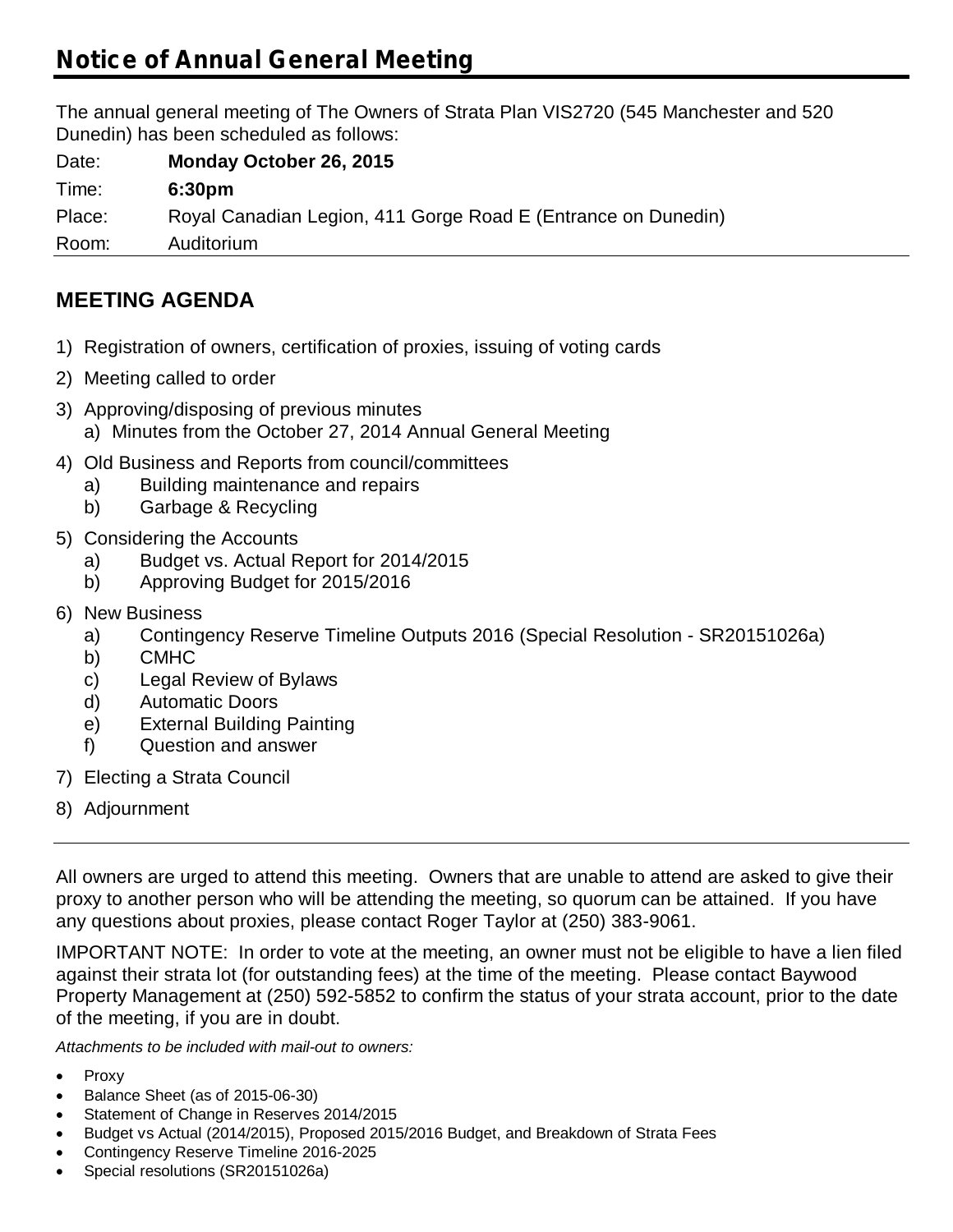# **PROXY**

## I / We

\_\_\_\_\_\_\_\_\_\_\_\_\_\_\_\_\_\_\_\_\_\_\_\_\_\_\_\_\_\_\_\_\_\_\_\_\_\_\_\_\_\_\_\_\_\_\_\_\_\_\_\_\_\_\_\_\_\_\_\_\_\_\_ *Please PRINT Owner(s) Name(s)*

being the registered Owner(s) of

Unit No.

 $\Box$  545 Manchester  $\Box$  520 Dunedin

of Strata Plan VIS 2720

hereby revoke any previously assigned proxies and appoint

\_\_\_\_\_\_\_\_\_\_\_\_\_\_\_\_\_\_\_\_\_\_\_\_\_\_\_\_\_\_\_\_\_\_\_\_\_\_\_\_\_\_\_\_\_\_\_\_\_\_\_\_\_\_ *Please PRINT the name of person to whom you are giving this proxy*

as my/our proxy

to vote for me/us on my/our behalf

at the Annual General Meeting

to be held on the 26<sup>th</sup> day of October, 2015

and any adjournment.

Signed this \_\_\_\_\_\_\_ day of \_\_\_\_\_\_\_\_\_\_\_\_\_\_\_\_\_\_\_\_, 20\_\_\_

Owner 1 Owner 2

\_\_\_\_\_\_\_\_\_\_\_\_\_\_\_\_\_\_\_\_\_\_\_\_\_\_\_ \_\_\_\_\_\_\_\_\_\_\_\_\_\_\_\_\_\_\_\_\_\_\_\_\_\_\_ *Signature (owner 1) Signature (owner 2), if applicable*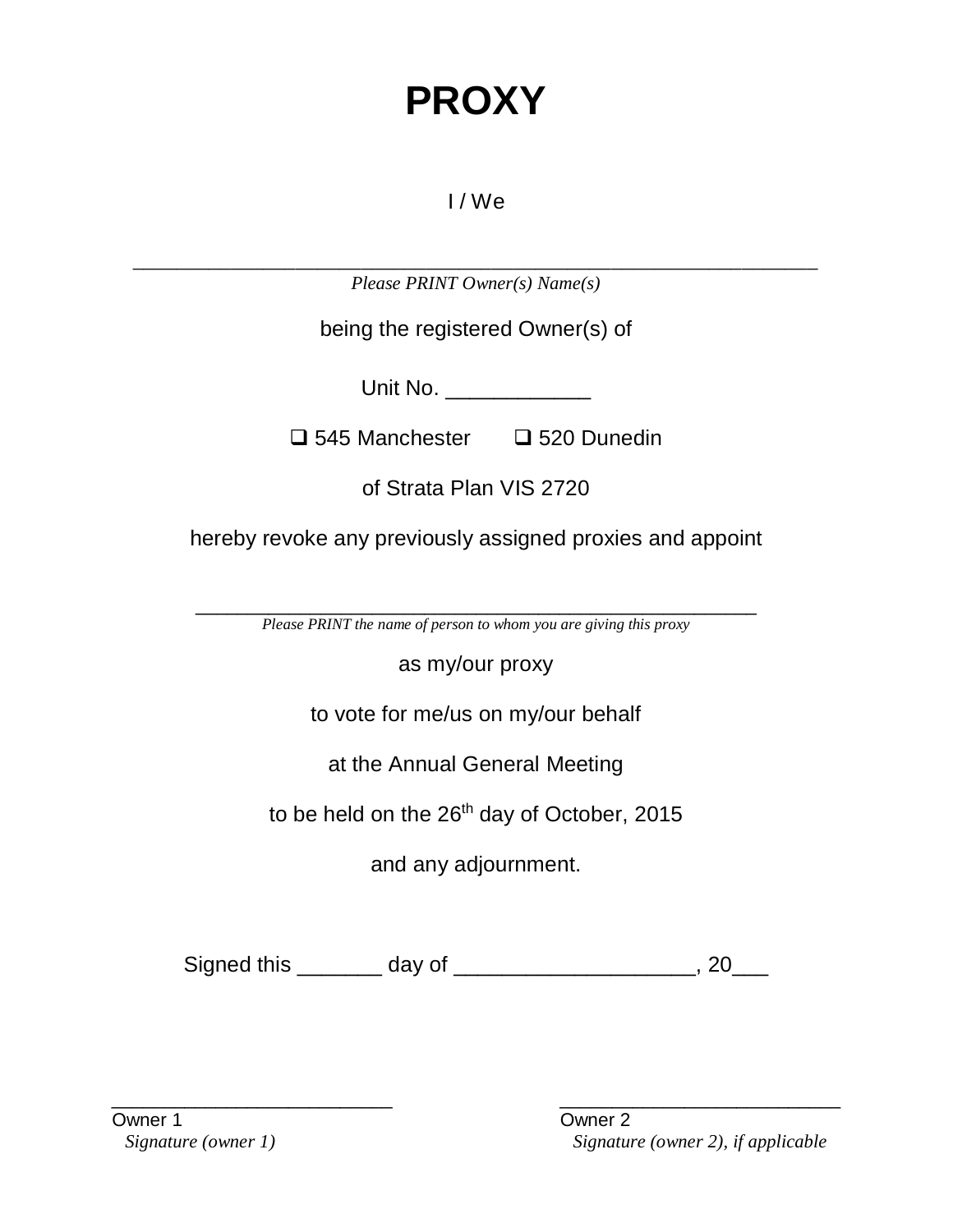## **BALANCE SHEET**

Strata Plan VIS2720 - 545 Manchester & 520 Dunedin

Year-to-Date up to June 30, 2015

| <b>ASSETS</b>      |                                      |                            |           |                 |
|--------------------|--------------------------------------|----------------------------|-----------|-----------------|
| 1010               | <b>SP2720 Trust Account</b>          | \$                         | 29,756    |                 |
| 1203               | Cash & Investments Scotiabank        |                            | 325,567   |                 |
| 1204               | Investments @ CC Savings             |                            | 1,796,525 |                 |
| 1300               | <b>Accounts Receivable</b>           |                            | 397       |                 |
| 1303               | <b>Fireplace Gas Recoverable</b>     |                            | (1, 597)  |                 |
|                    | <b>CURRENT ASSETS</b>                |                            |           | \$2,150,648     |
| 1500               | Prepaid Insurance                    | $\boldsymbol{\mathsf{\$}}$ | 34,485    |                 |
|                    | <b>OTHER ASSETS</b>                  |                            |           | \$<br>34,485    |
|                    | <b>TOTAL ASSETS</b>                  |                            |           | \$2,185,133     |
| <b>LIABILITIES</b> |                                      |                            |           |                 |
| 2100               | <b>Accounts Payable</b>              | \$                         | 44,502    |                 |
|                    | 2105 A/P Baywood                     |                            | 75        |                 |
|                    | 2200 Key Deposits                    | \$\$                       | 225       |                 |
| 2300               | <b>Gate Card Deposits</b>            |                            | 2,297     |                 |
|                    | <b>TOTAL LIABILITIES</b>             |                            |           | \$<br>47,099    |
| <b>EQUITY</b>      |                                      |                            |           |                 |
| 3100               | <b>Contingency Reserve Fund</b>      | \$                         | 225,102   |                 |
| 3102               | <b>Envelope Reserve Fund</b>         | \$                         | 1,894,674 |                 |
| 3200               | <b>Retained Earnings</b>             | \$                         | 11,628    |                 |
| 3300               | <b>Current Earnings</b>              | \$                         | 6,629     |                 |
|                    | <b>TOTAL EQUITY</b>                  |                            |           | \$<br>2,138,034 |
|                    | <b>TOTAL LIBILITIES &amp; EQUITY</b> |                            |           | \$2,185,133     |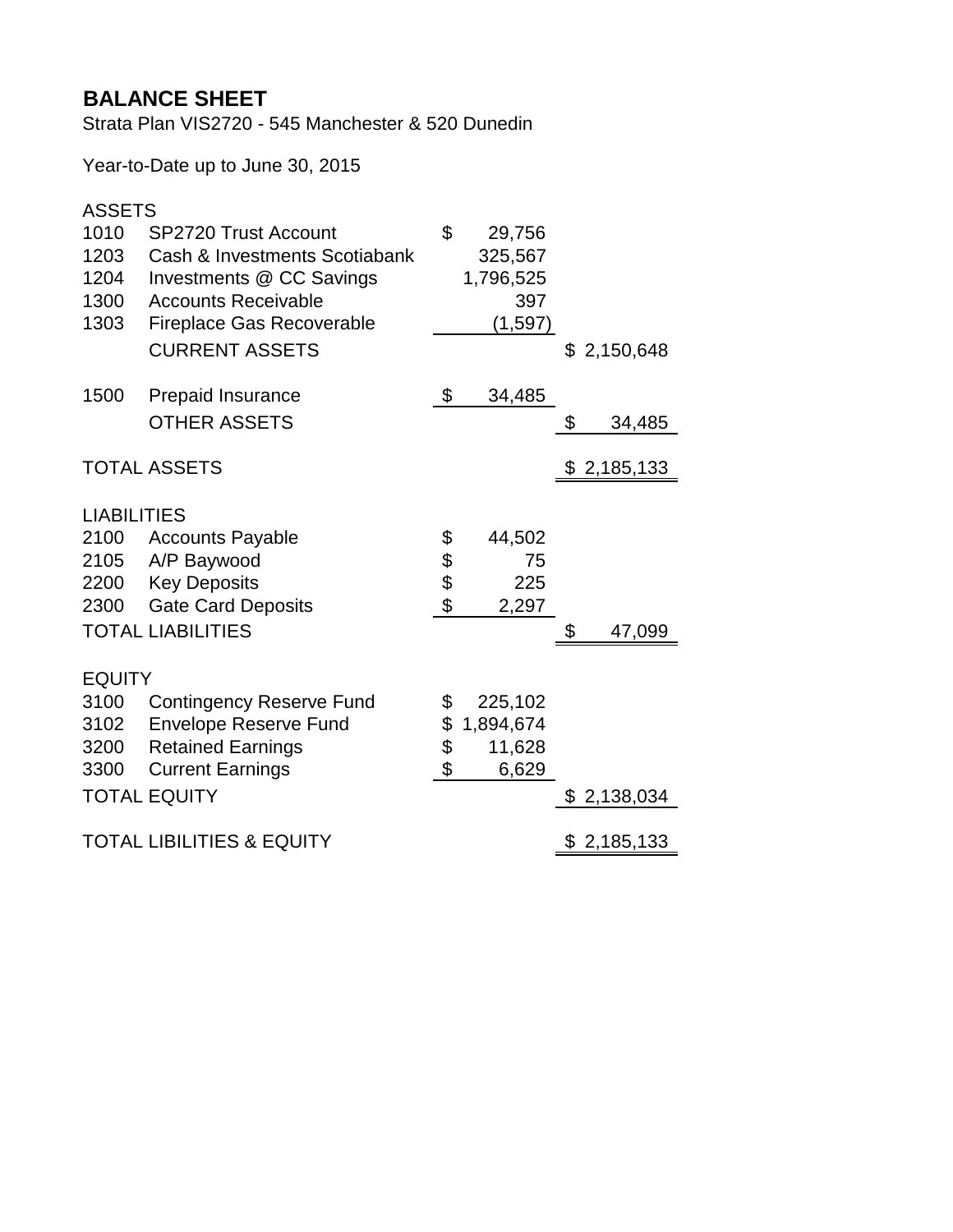### **Statement of Change in Reserves**

Strata Plan VIS2720 - 545 Manchester & 520 Dunedin

For the fiscal year ending June 30, 2015

## **Contingency Reserve Fund**

| <b>Beginning Balance</b>                                                                                                                      |                                  | \$<br>63,596    |
|-----------------------------------------------------------------------------------------------------------------------------------------------|----------------------------------|-----------------|
| <b>Contributions</b><br>Assessments<br><b>Interest Earned</b><br><b>Transfer from Building Envelope Reserve</b><br><b>Total Contributions</b> | \$<br>10,094<br>1,412<br>150,000 | \$<br>161,506   |
| <b>Expenditures</b><br>n/a<br><b>Total Expenditures</b>                                                                                       |                                  |                 |
| <b>Ending Balance</b>                                                                                                                         |                                  | \$<br>225,102   |
| <b>Envelope Reserve Fund</b><br><b>Beginning Balance</b>                                                                                      |                                  | \$<br>1,851,010 |
| <b>Contributions</b><br>Assessments<br><b>Interest Earned</b><br><b>Total Contributions</b>                                                   | \$<br>126,087<br>67,577          | \$<br>193,664   |
| <b>Expenditures</b><br><b>Transfer to Contingency Reserve</b><br><b>Total Expenditures</b>                                                    | (\$150,000)                      | (\$150,000)     |
| <b>Ending Balance</b>                                                                                                                         |                                  | \$<br>1,894,674 |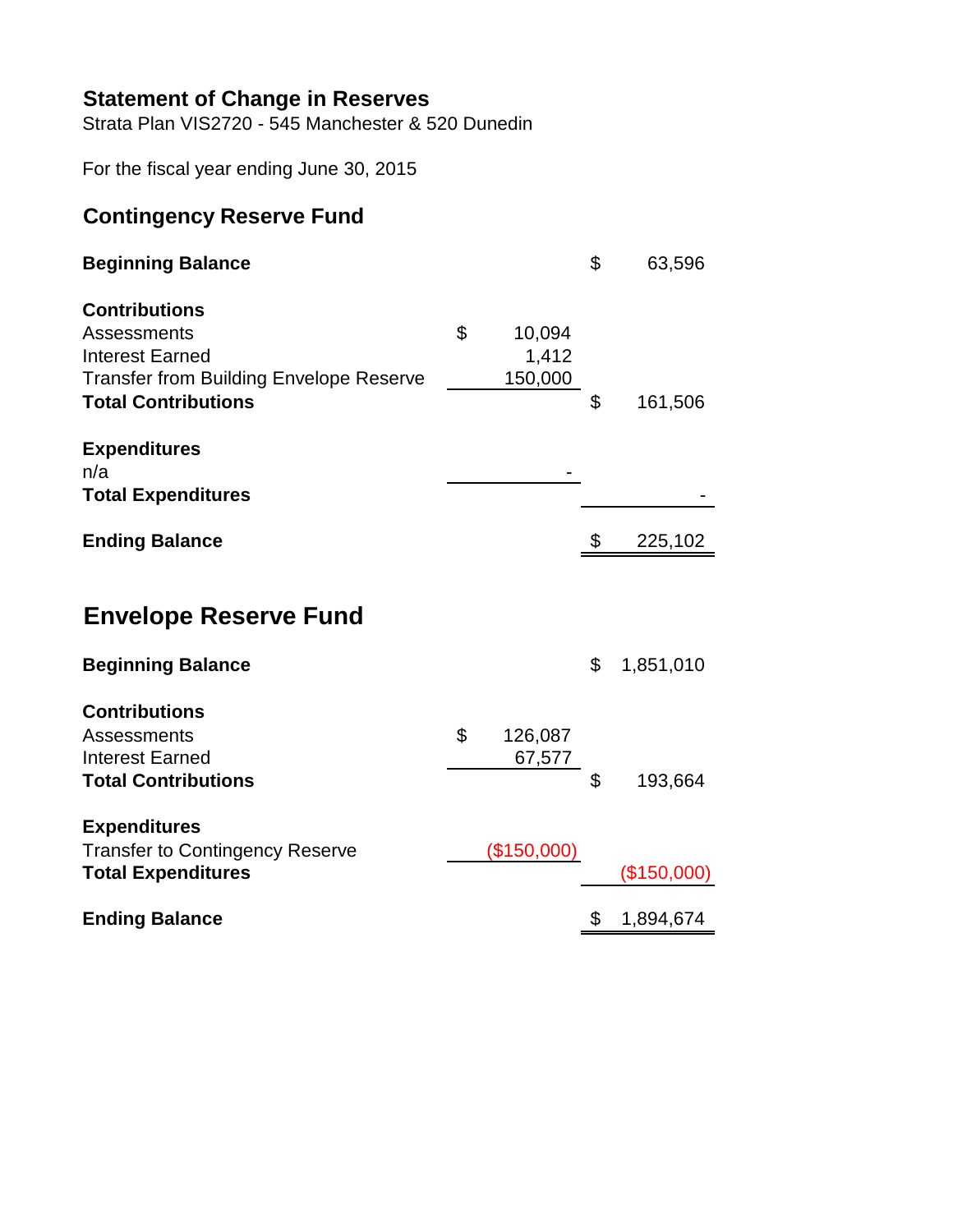## **PROPOSED OPERATING BUDGET - 2015/2016**

Strata Plan VIS 2720 - 545 Manchester & 520 Dunedin

|                                                |               |               | <b>PROPOSED</b> |        |
|------------------------------------------------|---------------|---------------|-----------------|--------|
|                                                | <b>BUDGET</b> | <b>ACTUAL</b> | <b>BUDGET</b>   | Change |
|                                                | 2014/2015     | 2014/2015     | 2015/2016       | $(\%)$ |
| <b>INCOME</b>                                  |               |               |                 |        |
| Assessments                                    | 253,699       | 253,699       | 253,699         | $0\%$  |
| Envelope assessment                            | 126,087       | 126,087       | 126,087         | $0\%$  |
| Parking                                        | 4,000         | 4,385         | 4,200           | 5%     |
| Bicycle hanger rent                            | 200           | 384           | 350             | 75%    |
| Storage locker                                 | 720           | 720           | 720             | $0\%$  |
| <b>Fines</b>                                   |               | 225           |                 |        |
| Late payment interest                          |               | 5             |                 |        |
| Interest income - Cont Reserve Fund            | 1,000         | 7,600         | 2,000           | 100%   |
| Interest income - Envelope Reserve Fund        | 30,000        | 61,389        | 28,376          | -5%    |
| <b>TOTAL INCOME</b>                            | 415,706       | 454,494       | 415,432         |        |
| <b>EXPENSES</b>                                |               |               |                 |        |
| Administration                                 | 4,000         | 2,521         | 4,000           | 0%     |
| Insurance                                      | 39,340        | 39,340        | 34,485          | $-12%$ |
| Management fees                                | 12,000        | 11,970        | 14,000          | 17%    |
| Janitor                                        | 15,000        | 13,752        | 15,000          | $0\%$  |
| Landscape Maint.                               | 16,000        | 19,768        | 18,000          | 13%    |
| Elevator                                       | 10,000        | 7,145         | 10,000          | $0\%$  |
| Repairs & Maintenance                          | 39,000        | 37,339        | 39,000          | $0\%$  |
| Trash / recycling                              | 7,600         | 10,753        | 11,000          | 45%    |
| Electricity                                    | 19,000        | 22,332        | 22,500          | 18%    |
| Gas                                            | 32,500        | 30,603        | 32,500          | $0\%$  |
| Water                                          | 55,000        | 47,171        | 50,000          | $-9%$  |
| <b>TOTAL EXPENSES</b>                          | 249,440       | 242,694       | 250,485         |        |
| Transfer to Contingency/Reserve Fund           | 10,094        | 10,094        | 10,094          | 0%     |
| <b>Transfer to Envelope Reserve</b>            | 126,087       | 126,087       | 126,087         | 0%     |
| <b>Interest Transfer to Cont. Reserve Fund</b> | 1,000         | 7,600         | 2,000           | 100%   |
| <b>Interest Transfer to Building Envelope</b>  | 30,000        | 61,389        | 28,376          | -5%    |
| <b>Total Expenses &amp; Reserve Transfers</b>  | 416,621       | 447,864       | 417,041         |        |
| <b>NET INCOME(LOSS)</b>                        | (915)         | 6,629         | (1,610)         |        |
| <b>Plus Retained Earnings</b>                  |               |               |                 |        |
| <b>NET SURPLUS (LOSS)</b>                      | (915)         | 6,629         | (1,610)         |        |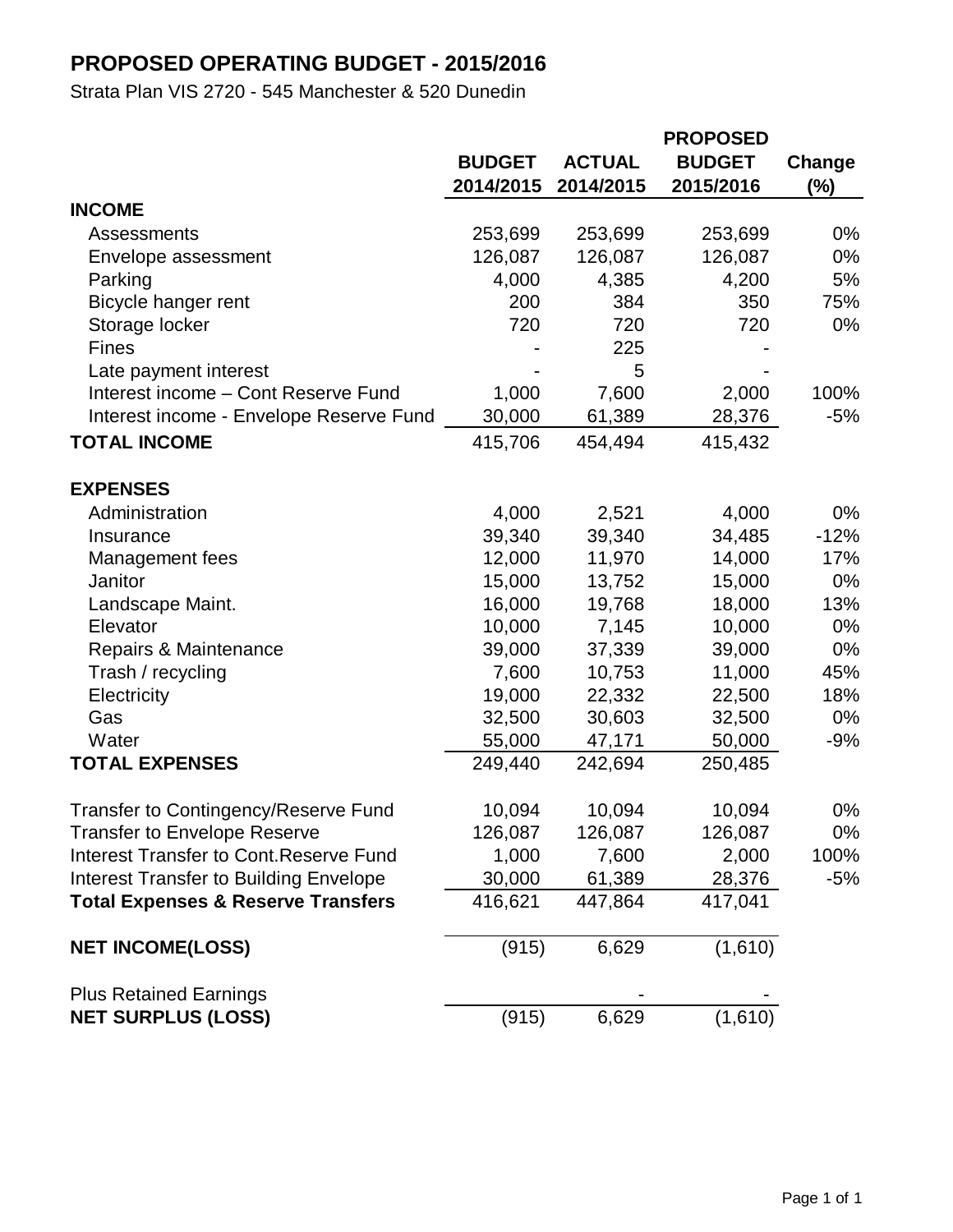#### Breakdown of Unit Monthly Assessments

|              |             | 2014/2015   | 2015/2016   | <b>Difference</b>            |             |
|--------------|-------------|-------------|-------------|------------------------------|-------------|
|              | Unit        | Monthly     | Monthly     | Monthly                      | Portion for |
| Suite        | Entitlement | Assessments | Assessments | (3)                          | Reserves    |
| <b>HC101</b> | 85          | 307.62      | 307.62      |                              | 102.13      |
| <b>HC102</b> | 89          | 322.10      | 322.10      | $\overline{a}$               | 106.93      |
| <b>HC103</b> | 90          | 325.72      | 325.72      |                              | 108.14      |
| <b>HC104</b> | 92          | 332.96      | 332.96      |                              | 110.54      |
| <b>HC105</b> | 64          | 231.62      | 231.62      | ÷,                           | 76.90       |
| <b>HC106</b> | 85          | 307.62      | 307.62      | $\frac{1}{2}$                | 102.13      |
| <b>HC107</b> | 65          | 235.24      | 235.24      |                              | 78.10       |
| <b>HC108</b> | 72          | 260.57      | 260.57      | $\overline{a}$               | 86.51       |
| <b>HC109</b> | 65          | 235.24      | 235.24      | $\qquad \qquad \blacksquare$ | 78.10       |
| <b>HC110</b> | 84          | 304.00      | 304.00      | $\frac{1}{2}$                | 100.93      |
| <b>HC111</b> | 66          | 238.86      | 238.86      | $\frac{1}{2}$                | 79.30       |
| <b>HC112</b> | 92          | 332.96      | 332.96      |                              | 110.54      |
| <b>HC114</b> | 85          | 307.62      | 307.62      |                              | 102.13      |
| <b>HC115</b> | 91          | 329.34      | 329.34      |                              | 109.34      |
| <b>HC117</b> | 86          | 311.24      | 311.24      |                              | 103.33      |
| <b>HC201</b> | 85          | 307.62      | 307.62      | $\overline{a}$               | 102.13      |
| <b>HC202</b> |             |             | 322.10      |                              |             |
|              | 89          | 322.10      |             |                              | 106.93      |
| <b>HC203</b> | 90          | 325.72      | 325.72      | $\qquad \qquad \blacksquare$ | 108.14      |
| <b>HC204</b> | 92          | 332.96      | 332.96      |                              | 110.54      |
| <b>HC205</b> | 65          | 235.24      | 235.24      |                              | 78.10       |
| <b>HC206</b> | 84          | 304.00      | 304.00      |                              | 100.93      |
| <b>HC207</b> | 65          | 235.24      | 235.24      | $\frac{1}{2}$                | 78.10       |
| <b>HC208</b> | 72          | 260.57      | 260.57      | $\frac{1}{2}$                | 86.51       |
| <b>HC209</b> | 65          | 235.24      | 235.24      |                              | 78.10       |
| <b>HC210</b> | 84          | 304.00      | 304.00      |                              | 100.93      |
| <b>HC211</b> | 66          | 238.86      | 238.86      | $\blacksquare$               | 79.30       |
| <b>HC212</b> | 92          | 332.96      | 332.96      | $\overline{\phantom{0}}$     | 110.54      |
| <b>HC214</b> | 85          | 307.62      | 307.62      | $\blacksquare$               | 102.13      |
| <b>HC215</b> | 91          | 329.34      | 329.34      |                              | 109.34      |
| <b>HC217</b> | 86          | 311.24      | 311.24      |                              | 103.33      |
| <b>HC301</b> | 85          | 307.62      | 307.62      |                              | 102.13      |
| <b>HC302</b> | 89          | 322.10      | 322.10      |                              | 106.93      |
| <b>HC303</b> | 90          | 325.72      | 325.72      | $\overline{a}$               | 108.14      |
| <b>HC304</b> | 92          | 332.96      | 332.96      | -                            | 110.54      |
| HC305        | 65          | 235.24      | 235.24      |                              | 78.10       |
| <b>HC306</b> | 84          | 304.00      | 304.00      |                              | 100.93      |
| <b>HC307</b> | 65          | 235.24      | 235.24      | $\qquad \qquad \blacksquare$ | 78.10       |
| <b>HC308</b> | 72          | 260.57      | 260.57      | -                            | 86.51       |
| HC309        | 65          | 235.24      | 235.24      | ۰                            | 78.10       |
| HC310        | 84          | 304.00      | 304.00      | ۰                            | 100.93      |
| <b>HC311</b> | 66          | 238.86      | 238.86      | -                            | 79.30       |
| HC312        | 92          | 332.96      | 332.96      |                              | 110.54      |
| <b>HC314</b> | 85          | 307.62      | 307.62      | -                            | 102.13      |
| <b>HC315</b> | 91          | 329.34      | 329.34      | $\blacksquare$               | 109.34      |
| <b>HC317</b> | 86          | 311.24      | 311.24      |                              | 103.33      |
| <b>HC401</b> | 85          | 307.62      | 307.62      |                              | 102.13      |
| <b>HC402</b> | 89          | 322.10      | 322.10      | $\qquad \qquad \blacksquare$ | 106.93      |
| <b>HC403</b> | 90          | 325.72      | 325.72      | $\qquad \qquad \blacksquare$ | 108.14      |
| <b>HC404</b> | 92          | 332.96      | 332.96      |                              | 110.54      |
|              |             |             |             |                              |             |
| <b>HC405</b> | 65          | 235.24      | 235.24      |                              | 78.10       |
| <b>HC406</b> | 84          | 304.00      | 304.00      |                              | 100.93      |
| <b>HC407</b> | 65          | 235.24      | 235.24      | ۰                            | 78.10       |
| <b>HC408</b> | 72          | 260.57      | 260.57      |                              | 86.51       |
| <b>HC409</b> | 65          | 235.24      | 235.24      | -                            | 78.10       |
| <b>HC410</b> | 84          | 304.00      | 304.00      | -                            | 100.93      |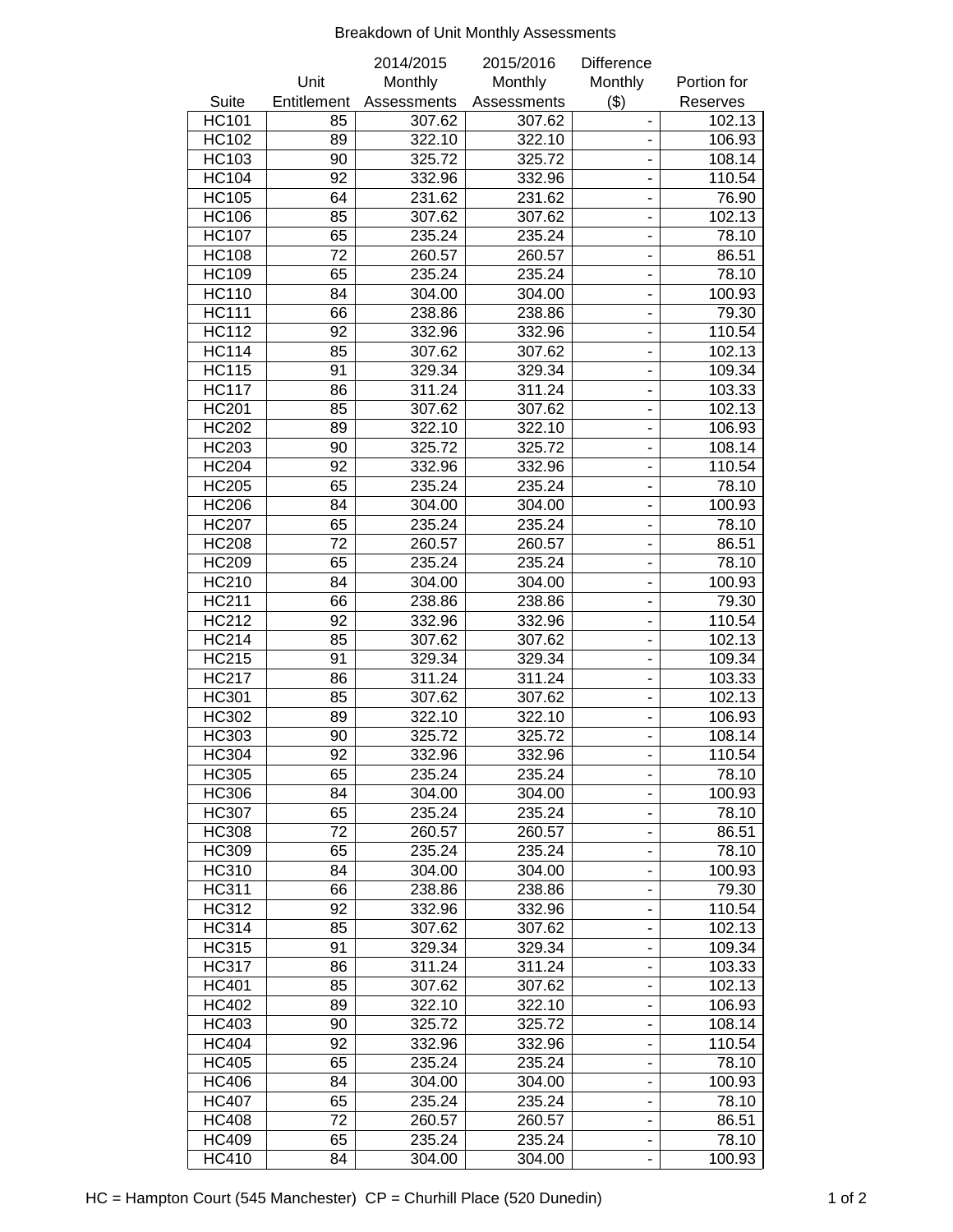#### Breakdown of Unit Monthly Assessments

|               |             | 2014/2015   | 2015/2016   | <b>Difference</b>            |             |
|---------------|-------------|-------------|-------------|------------------------------|-------------|
|               | Unit        | Monthly     | Monthly     | Monthly                      | Portion for |
| <b>Suite</b>  | Entitlement | Assessments | Assessments | (3)                          | Reserves    |
| <b>HC411</b>  | 66          | 238.86      | 238.86      |                              | 79.30       |
| <b>HC412</b>  | 92          | 332.96      | 332.96      |                              | 110.54      |
| <b>HC414</b>  | 85          | 307.62      | 307.62      |                              | 102.13      |
| <b>HC415</b>  | 91          | 329.34      | 329.34      | $\frac{1}{2}$                | 109.34      |
| <b>HC417</b>  | 86          | 311.24      | 311.24      | $\qquad \qquad \blacksquare$ | 103.33      |
| CP101         | 87          | 314.86      | 314.86      | $\overline{\phantom{0}}$     | 104.53      |
| CP102         | 86          | 311.24      | 311.24      | $\blacksquare$               | 103.33      |
| CP103         | 91          | 329.34      | 329.34      |                              | 109.34      |
| CP104         | 91          | 329.34      | 329.34      |                              | 109.34      |
| CP105         | 64          | 231.62      | 231.62      |                              | 76.90       |
| CP106         | 67          | 242.48      | 242.48      |                              | 80.50       |
| CP107         | 65          | 235.24      | 235.24      |                              | 78.10       |
| CP108         | 67          | 242.48      | 242.48      |                              | 80.50       |
| CP109         | 91          | 329.34      | 329.34      | $\frac{1}{2}$                | 109.34      |
| CP110         | 91          | 329.34      | 329.34      |                              | 109.34      |
| <b>CP111</b>  | 87          | 314.86      | 314.86      |                              | 104.53      |
| CP112         | 86          | 311.24      | 311.24      |                              | 103.33      |
| CP201         | 88          | 318.48      | 318.48      | $\overline{\phantom{0}}$     | 105.73      |
| CP202         | 87          | 314.86      | 314.86      |                              | 104.53      |
| CP203         | 91          | 329.34      | 329.34      | $\qquad \qquad \blacksquare$ | 109.34      |
| CP204         | 91          | 329.34      | 329.34      |                              | 109.34      |
| CP205         | 64          | 231.62      | 231.62      | $\frac{1}{2}$                | 76.90       |
| CP206         | 65          | 235.24      | 235.24      | $\overline{\phantom{0}}$     | 78.10       |
| CP207         | 65          | 235.24      | 235.24      | $\blacksquare$               | 78.10       |
| CP208         | 65          | 235.24      | 235.24      | $\overline{\phantom{0}}$     | 78.10       |
| CP209         | 91          | 329.34      | 329.34      |                              | 109.34      |
| CP210         | 91          | 329.34      | 329.34      | ä,                           | 109.34      |
| CP211         | 88          | 318.48      | 318.48      |                              | 105.73      |
| CP212         | 86          | 311.24      | 311.24      |                              | 103.33      |
| CP301         | 89          | 322.10      | 322.10      | $\blacksquare$               | 106.93      |
| CP302         | 88          | 318.48      | 318.48      | $\frac{1}{2}$                | 105.73      |
| CP303         | 91          | 329.34      | 329.34      |                              | 109.34      |
| CP304         | 91          | 329.34      | 329.34      | $\frac{1}{2}$                | 109.34      |
| CP305         | 64          | 231.62      | 231.62      | ۰                            | 76.90       |
| CP306         | 66          | 238.86      | 238.86      | -                            | 79.30       |
| CP307         | 65          | 235.24      | 235.24      | -                            | 78.10       |
| CP308         | 66          | 238.86      | 238.86      | $\overline{\phantom{0}}$     | 79.30       |
| CP309         | 91          | 329.34      | 329.34      | ۰                            | 109.34      |
| CP310         | 91          | 329.34      | 329.34      | ۰                            | 109.34      |
| CP311         | 89          | 322.10      | 322.10      | $\overline{\phantom{a}}$     | 106.93      |
| CP312         | 88          | 318.48      | 318.48      |                              | 105.73      |
| CP401         | 89          | 322.10      | 322.10      |                              | 106.93      |
| CP402         | 88          | 318.48      | 318.48      | $\overline{\phantom{0}}$     | 105.73      |
| CP403         | 91          | 329.34      | 329.34      | $\qquad \qquad \blacksquare$ | 109.34      |
| CP404         | 91          | 329.34      | 329.34      |                              | 109.34      |
| CP405         | 64          | 231.62      | 231.62      |                              | 76.90       |
| CP406         | 65          | 235.24      | 235.24      | -                            | 78.10       |
| CP407         | 65          | 235.24      | 235.24      | -                            | 78.10       |
| CP408         | 65          | 235.24      | 235.24      |                              | 78.10       |
| CP409         | 91          | 329.34      | 329.34      | $\qquad \qquad \blacksquare$ | 109.34      |
| CP410         | 91          |             |             |                              |             |
|               |             | 329.34      | 329.34      | -                            | 109.34      |
| CP411         | 89          | 322.10      | 322.10      | ۰                            | 106.93      |
| CP412         | 88          | 318.48      | 318.48      |                              | 105.73      |
| <b>TOTALS</b> | 8,745       | 31,648.94   | 31,648.94   |                              | 10,507.25   |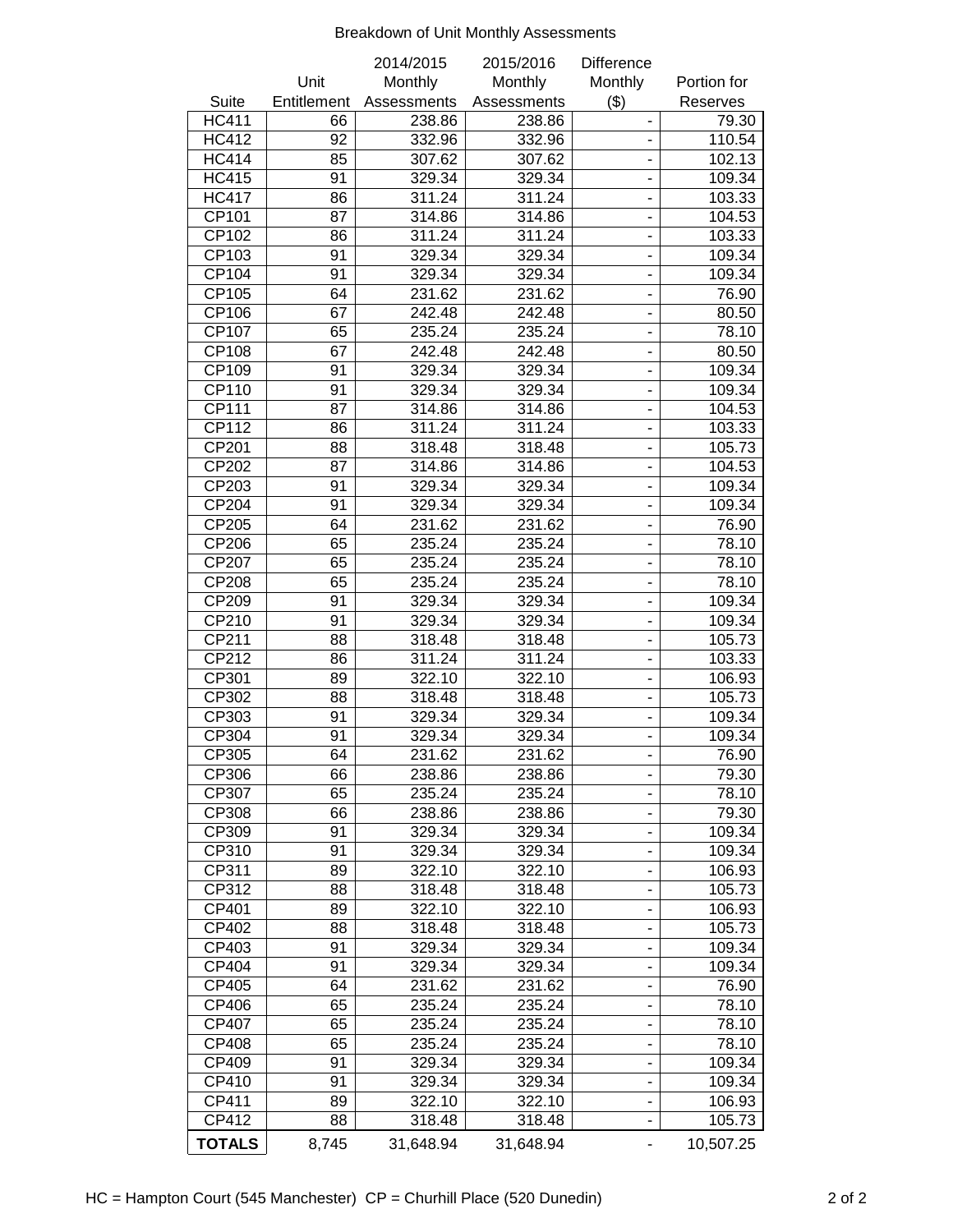#### **CONTINGENCY RESERVE TIMELINE - STRATA PLAN VIS 2720 Revised** Revised

| year ending June 30                                                                                                                           |     | 2016                                                    | 2017                             | 2018         | 2019         |     | 2020     |     | 2021     |                | 2022   | 2023                  |    | 2024     |     | 2025     |     | 2026   |
|-----------------------------------------------------------------------------------------------------------------------------------------------|-----|---------------------------------------------------------|----------------------------------|--------------|--------------|-----|----------|-----|----------|----------------|--------|-----------------------|----|----------|-----|----------|-----|--------|
| Start of year balance                                                                                                                         |     | \$208,279                                               | \$113,873                        | \$<br>67,675 | \$<br>48,784 | S   | 39,610   | S.  | 10,298   | -SS            | 5,547  | \$<br>15,724          | S  | 26,054   | S.  | 16,538   | \$. | 15,881 |
| <b>INPUT</b>                                                                                                                                  |     |                                                         |                                  |              |              |     |          |     |          |                |        |                       |    |          |     |          |     |        |
| Annual contribution                                                                                                                           | \$  | 10,094                                                  | \$<br>10,094                     | \$<br>10,094 | \$<br>10,094 | \$  | 10,094   | \$  | 10,094   | \$             | 10,094 | \$<br>10,094          | \$ | 10,094   | \$  | 10,094   | \$. | 10,094 |
| Interest earned (estimate)                                                                                                                    |     | 2,000                                                   | 1,708                            | 1,015        | 732          |     | 594      |     | 154      |                | 83     | 236                   |    | 391      |     | 248      |     | 238    |
| <b>TOTAL INPUT</b>                                                                                                                            | \$. | 12,094                                                  | \$<br>11,802                     | \$<br>11,109 | \$<br>10,826 | \$. | 10,688   | \$. | 10,248   | \$             | 10,177 | \$<br>10,330          | \$ | 10,485   | \$. | 10,342   | S.  | 10,332 |
| <b>OUTPUT</b><br>Elevator Interior*<br>Painting-Interior*<br>Flooring/Carpet<br>Security<br>Ventillation*<br>Generator**<br>Garage Lighting** |     | (6,000)<br>(6,000)<br>(39, 500)<br>(15,000)<br>(40,000) | (15,000)<br>(25,000)<br>(18,000) | (30,000)     | (20,000)     |     | (40,000) |     | (15,000) |                |        |                       |    | (20,000) |     | (11,000) |     |        |
| <b>TOTAL OUTPUT*</b>                                                                                                                          |     | (106, 500)                                              | (58,000)                         | (30,000)     | (20,000)     |     | (40,000) |     | (15,000) |                |        | $\tilde{\phantom{a}}$ |    | (20,000) |     | (11,000) |     |        |
| End of year balance                                                                                                                           | Ж.  | 113,873                                                 | \$<br>67,675                     | \$<br>48,784 | \$<br>39,610 | S.  | 10,298   | S   | 5,547    | $\mathfrak{S}$ | 15,724 | \$<br>26,054          |    | \$16,538 | \$  | 15,881   | \$  | 26,213 |
|                                                                                                                                               |     |                                                         |                                  |              |              |     |          |     |          |                |        |                       |    |          |     |          |     |        |

2015-09-17

\* Special Resolution Items

SR20151026A **(51,500)** Output from Contingency Reserve Fund in 2016 Year End to be voted on at 20151026 AGM

(55,000) Outputs from Contingency Reserve Fund previously approved.

Notes: Values should be adjusted periodically to reflect inflation and unexpected items. Interest earned is an estimate only.